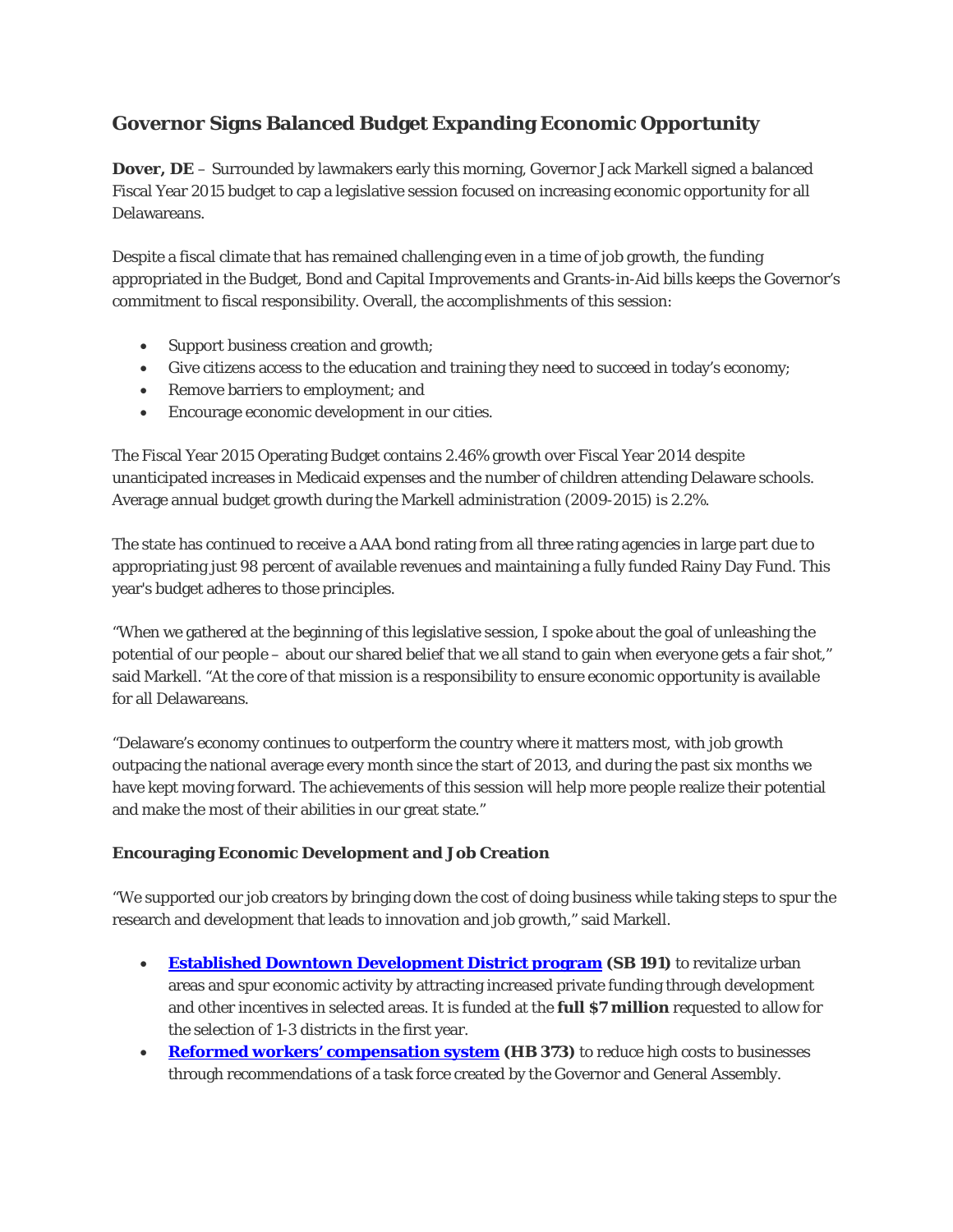- **[Supported small business innovation](http://news.delaware.gov/2014/05/07/17218/) (HB 318)** and growth by doubling the R&D Tax Credit for them. HB 318 targets the credit toward startups and small companies with less than \$20 million in receipts by making them eligible for a tax credit of up to 100% of the federal credit, while large companies continue to qualify for up to 50%.
- **Encouraged and supported innovation** through the Delaware Cyber Initiative to spur innovation in a key industry that has hundreds of unfilled jobs in the state (**\$3M in Bond Bill)** and through funding for a **Federal Research and Development Matching Grant Program (\$2M in Bond Bill)**.
- **[Spurred Fort DuPont Redevelopment](http://legis.delaware.gov/LIS/LIS147.nsf/vwLegislation/HB+310?Opendocument) (HB 310),** recognizing Fort DuPont's enormous potential as a sustainable, mixed-use community that preserves the historical and environmental interests of the complex and surrounding areas. The bill authorizes the creation of the Fort DuPont Redevelopment and Preservation Corporation, an entity that will spearhead the renovation, redevelopment, and preservation of the complex.
- **[Extended the Bank Franchise Tax Credit](http://www.legis.delaware.gov/LIS/LIS147.NSF/vwLegislation/HB+414?Opendocument)**to support financial industry job creation by changing the sunset of the tax credit from January 1, 2022, to January 1, 2032, and providing for a rolling base year for measuring employment growth.
- **[Helped Veterans transition to civilian workforce](http://news.delaware.gov/2014/04/10/governor-markell-legislators-announce-legislation-to-assist-transitioning-veterans/) (HB 296)** by having professional licensing boards recognize military education, training, and experience when reviewing credentials and issuing licenses.
- **[Prioritized energy efficiency](http://www.legis.delaware.gov/LIS/LIS147.NSF/vwLegislation/SB+150?Opendocument) (SB 150)**, which reduces energy bills and creates local construction jobs, by driving investments in energy efficiency that displace more expensive energy supply purchases.
- **Funded the Division of Special Investigations focused on gun safety** to make our communities safer through in-depth investigations into firearm transactions and gun trafficking and by developing a statewide enforcement and oversight strategy. **(\$265K)**

## **Creating Opportunities to Work**

"We have no higher priority than ensuring employers have access to a skilled workforce in Delaware because that's what businesses say is most important to them, and because gaining the right skills is critical for workers to succeed in today's economy," said Markell.

- **Funded [Accelerated Career Path](http://news.delaware.gov/2014/04/08/governor-markell-proposes-new-program-to-boost-manufacturing-workforce/)** opportunity for high school students to gain professional certificates in manufacturing by the time they graduate, while receiving exposure to Delaware Tech and the workplace. To further promote and support experiential learning as a workforce development tool, the budget funds a **competitive grant program for public-private partnerships** between employers and schools. **(\$900K)**
- **Increased Access to College**

o Funded college access initiatives, including [dual enrollment options,](http://www.doe.k12.de.us/news/2014/0305.shtml) and efforts that have been part of the ["Getting to Zero"](http://www.delawaregoestocollege.org/getting-zero) program. **(\$1.5 million)** This work has produced results:

- All college-ready seniors in this year's graduating class [applied and have taken steps to enroll](http://www.google.com/url?sa=t&rct=j&q=&esrc=s&source=web&cd=3&cad=rja&uact=8&ved=0CC4QFjAC&url=http%3A%2F%2Fwww.nytimes.com%2F2014%2F06%2F10%2Fupshot%2Fa-case-study-in-lifting-college-attendance.html&ei=It2xU72OH8rnsAS5h4GACQ&usg=AFQjCNF4Q_fFmyzv5dg-iDt6hXLY7YR3bA&sig2=UEbEh4R-3Krp37P1K-5olA&bvm=bv.69837884,d.cWc) (in previous years about 1 in 5 did not); and
- More students are [taking AP courses and passing AP tests.](http://www.delawareonline.com/story/news/education/2014/02/19/more-del-students-tackling-advanced-placement-courses/5623465/)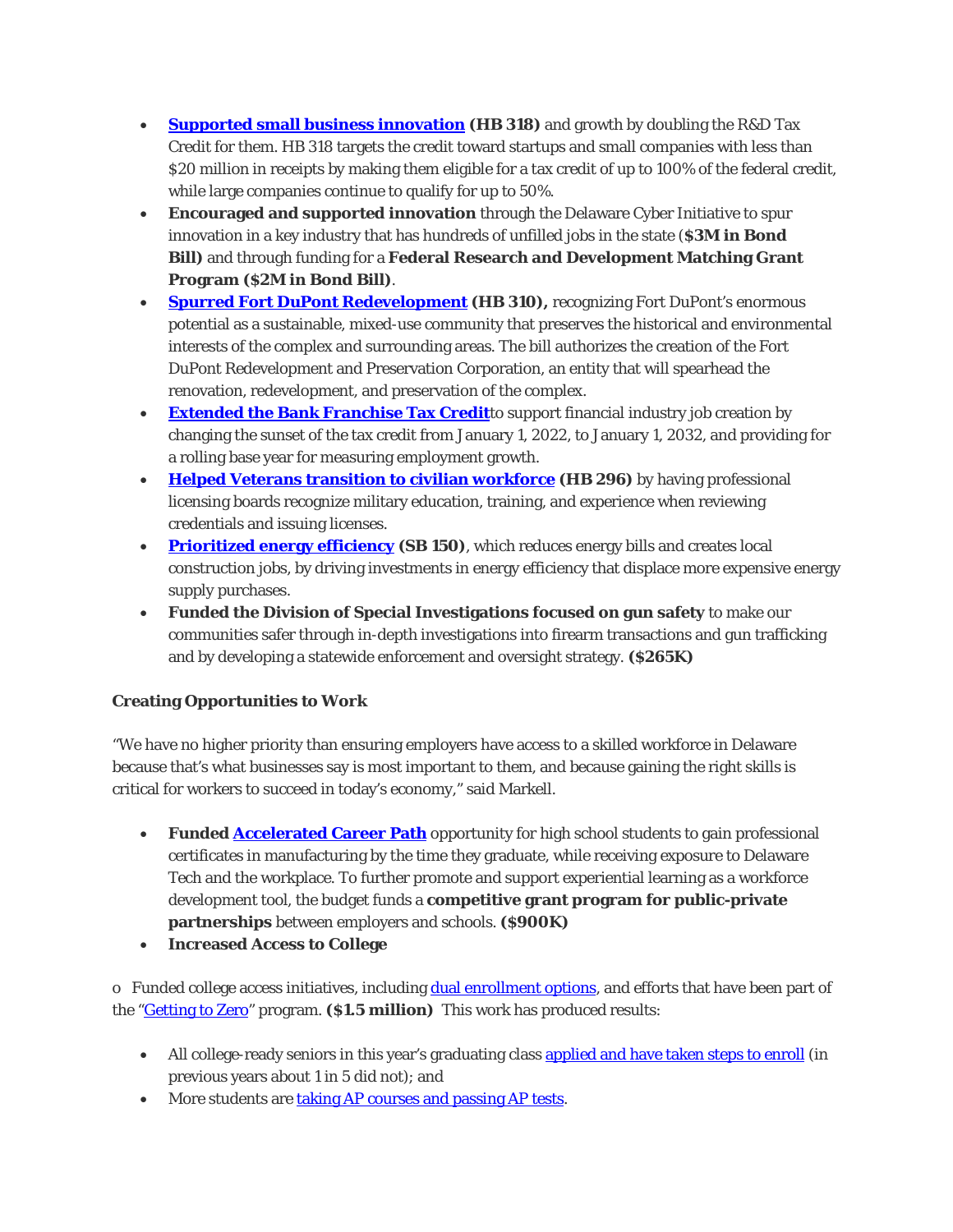### **Supporting Opportunities to Learn**

"Any successful economy and society needs great schools," said Markell. "We have made unprecedented strides in efforts to attract and retain great teachers while giving school leaders the chance to use state funding in ways that work best for their students."

### • **Invested in Delaware schools**

- o \$19.0 million to maintain classroom size and fully fund unit count (220 units).
- o \$10.2 million for step increases for school employees and the enhanced paraprofessional pay plan.
- o \$2.9 million for pupil transportation associated with enrollment growth.
	- **[Initiated effort to improve the educator compensation system](http://legis.delaware.gov/LIS/lis147.nsf/vwLegislation/SB+254?Opendocument) (SB 254)** to make starting salaries competitive, reward educators who take leadership roles, and better support those who work with the most at-risk students. These are critical steps to help Delaware attract, develop, and retain high-quality educators, who are the most important school-related factor in students' academic success.
	- **Established a path forward for school district funding flexibility** after more than six decades operating with the current funding system. The rigid state funding model has prevented school leaders from developing innovative ways to best serve their students. **(Budget Epilogue)**
	- **[Transitioned to assessments aligned with Common Core](http://legis.delaware.gov/LIS/lis147.nsf/vwLegislation/HB+334?Opendocument) (HB 334).** This move will align state assessments tocollege and career ready standards.

## **Building Opportunities for Those in Need**

"We cannot meet the potential of our state unless we give all of our people a fair chance to meet their potential," said Markell. "We have taken steps to reform our criminal justice system to give ex-offenders the opportunity to contribute when they have repaid their debt to society, and we have removed barriers to employment for them and other groups that have faced obstacles."

- **[Raised minimum wage from \\$7.25 to \\$8.25 per hour.](http://news.delaware.gov/2014/01/30/governor-signs-legislation-to-raise-minimum-wage/) (SB 6)** Upon signing the bill, Governor Markell emphasized that "raising the minimum wage represents one of the fastest ways we can act to give a boost to many struggling working families."
- **Addressed employment discrimination against ex-offenders** by banning the box for public employers **[\(HB 167\)](http://news.delaware.gov/2014/05/08/governor-bans-the-box-for-delaware-public-employees/)** and permitting the Department of Correction to offer employment for up to 6 months to ex-offenders who have demonstrated exceptional job skills. **[\(HB 264\)](http://news.delaware.gov/2014/06/26/final-piece-of-governors-criminal-justice-reform-package-passes-general-assembly/)**
- **[Ended driver's license revocation](http://news.delaware.gov/2014/06/26/final-piece-of-governors-criminal-justice-reform-package-passes-general-assembly/)** for drug offenders whose crimes don't involve a motor vehicle, removing an obstacle for them to get a job and contribute to their communities. **[\(SB 217\)](http://news.delaware.gov/2014/06/26/final-piece-of-governors-criminal-justice-reform-package-passes-general-assembly/)**
- **Addressed rising prison costs and made the approach to sentencing and penalties more appropriate.** Initiatives included:

o **Sentencing reform** that ends Delaware's status as the only state to not allow concurrent sentences **[\(HB 312\)](http://news.delaware.gov/2014/06/18/sentencing-reform-legislation-passes-general-assembly/)**; and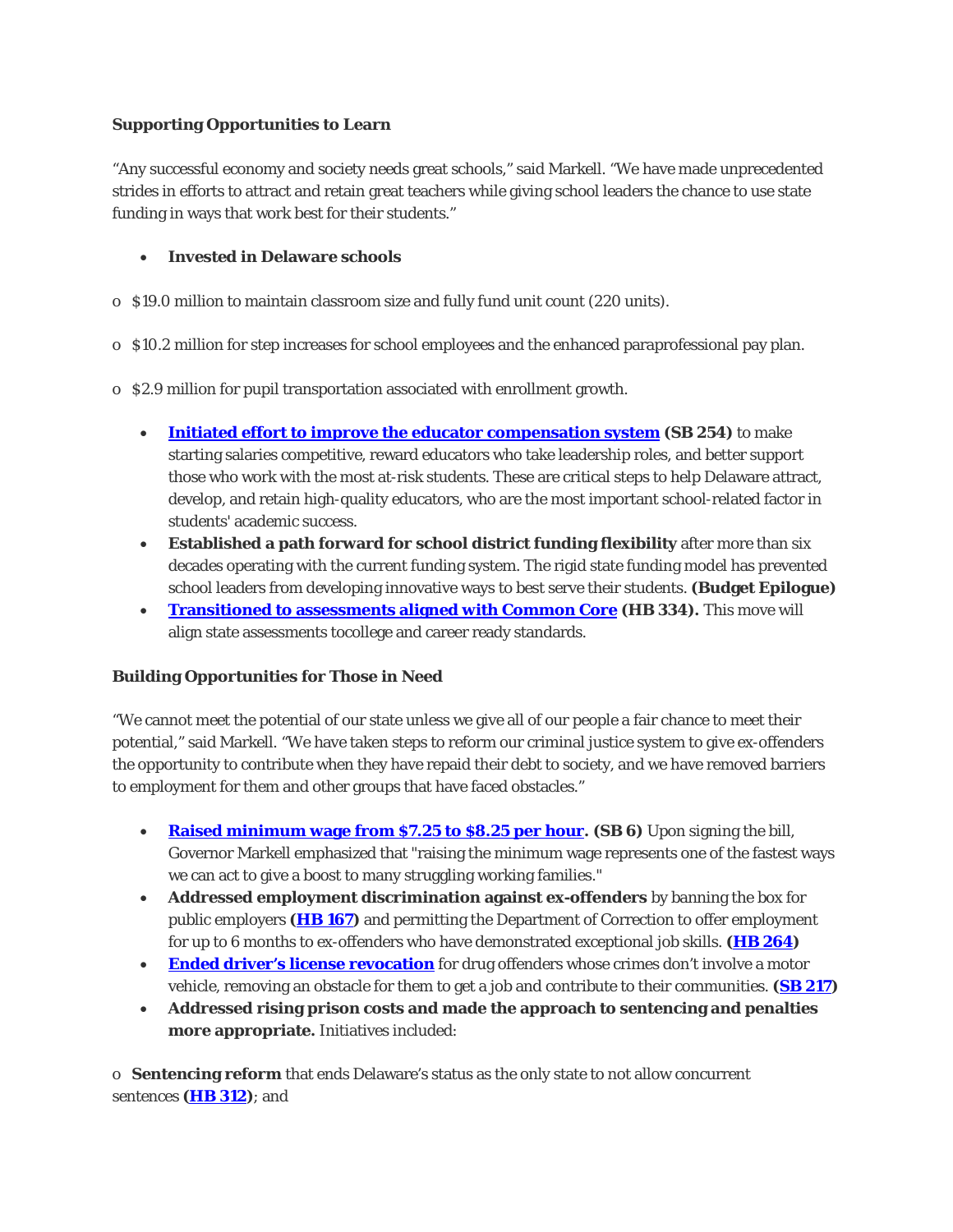- o A **pre-trial supervision program** to will keep some non-violent individuals out of prison. **(\$250K)**
	- **Funded community-based advocates for young people** transitioning out of juvenile facilities to help them keep their lives on track when they return to their communities. **(\$250K)**
	- **Established a [Youth Re-Entry Education Task Force](http://news.delaware.gov/2014/05/05/governor-markell-establishes-youth-re-entry-education-task-force/)**onensuring the appropriate services are available for youth leaving juvenile secure care facilities.
	- **Transformed the way the state handles addiction** through better treatment, community care management and other related services. The State will increase detoxification services, assertive community treatment team services and sober living occupancy rates, while also establishing a comprehensive system to meet the needs of people in correctional facilities who have substance abuse disorders. (**\$1 million)**
	- **Supported public services for people in greatest need**

o \$3.8 million in the Division of Developmental Disabilities Services to support additional community placements.

o \$3.6 million for community-based services for individuals with serious and persistent mental illness.

o \$1.8 million to the Division of Developmental Disabilities Services to support an estimated 175 additional special school graduates.

o \$1.3 million to help kids get off to the right startby expanding the proven Nurse-Family Partnership program that assists first-time mothers.

## **Making Government Work Effectively and Efficiently**

"While ensuring economic opportunity for all must be our ultimate goal, that can only happen if we also fulfill our obligation to give Delawareans faith in their elected officials and to make government as effective and efficient as possible," said Markell.

- **[Reformed the Office of Medical Examiner](http://news.delaware.gov/2014/06/24/governor-signs-legislation-creating-a-division-of-forensic-science/)** to restructure it as a free-standing division of the Department of Safety and Homeland Security. The bill addresses issues that contributed to the problems reported earlier this year by providing for oversight and accountability of the division and its new director. **(SB 241)**
- **Enacted further campaign finance reform** legislation to build on earlier efforts during the Governor's Administration to increase transparency and effectiveness of the campaign finance system, while also improving the overall effectiveness and efficiency of how the state administers elections.

o **[HS 1 to HB 302](http://news.delaware.gov/2014/06/24/legislation-to-reform-delaware-election-laws-passes-general-assembly/)** consolidates the three County Elections Boards, grants a new State Board of Elections authority over campaign finance-related disputes, and allows for anonymous reporting of election law violations.

o **[SB 186](http://news.delaware.gov/2014/06/26/campaign-finance-transparency-law-passes-general-assembly/)** requires that entities disclose name and address of one "responsible party" – someone who shares or exercises direction or control over entity's activities.